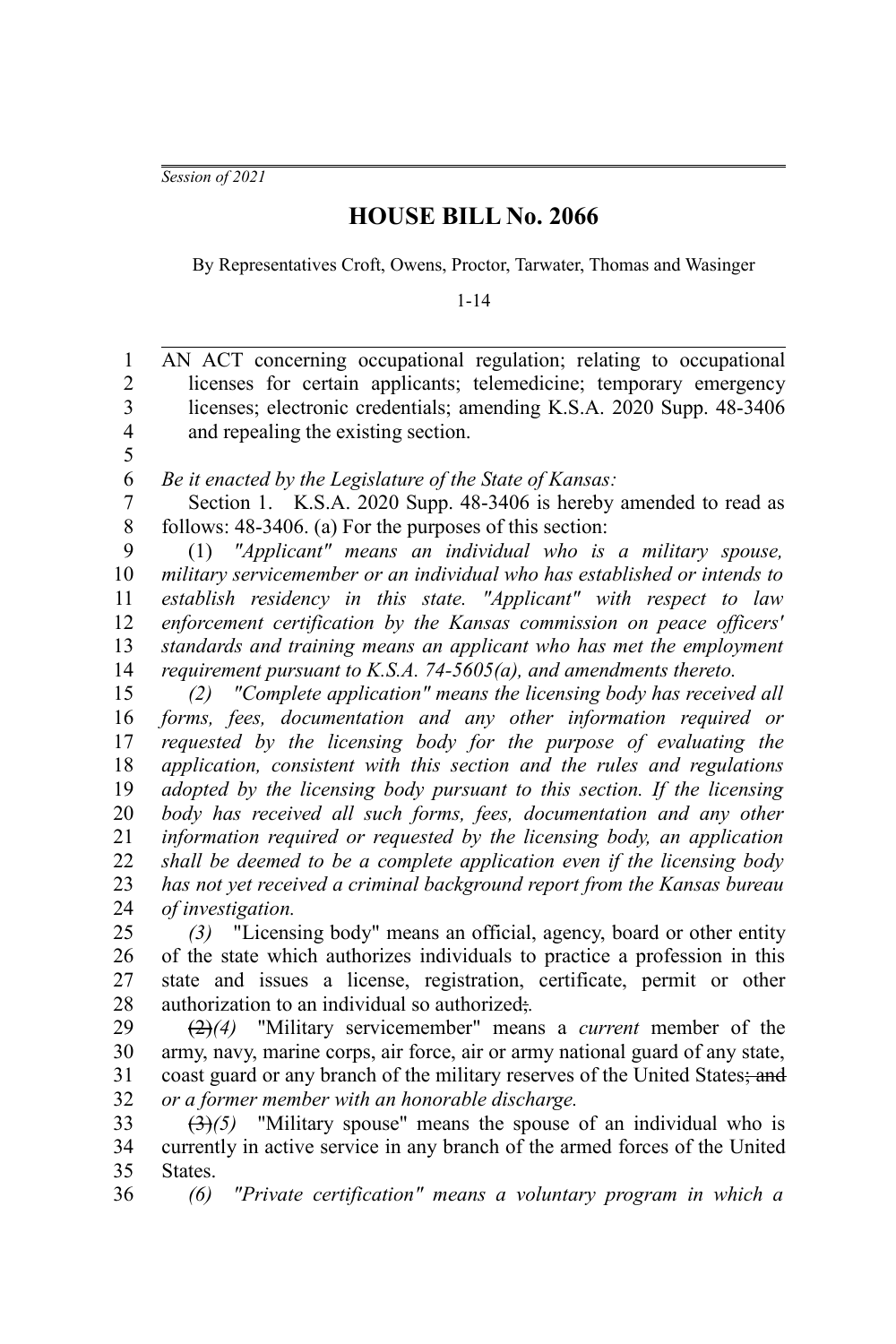*private organization grants nontransferable recognition to an individual who meets personal qualifications and standards relevant to performing* 1 2

*the occupation as determined by the private organization.* 3

(b) Notwithstanding any other provision of law, any licensing body shall: 4 5

(1) *,* upon submission of a completed *complete* application, issue a license, registration or certification to a nonresident military spouse *an applicant*, so that the nonresident military spouse *applicant* may lawfully practice the person's occupation; and 6 7 8 9

(2) upon submission of a completed application within six months following release from military service, issue a license, registration or certification to a military servicemember with an honorable discharge so that the military servicemember may lawfully practice the military servicemember's occupation. 10 11 12 13 14

(c) A military servicemember with an honorable discharge or nonresident military spouse *An applicant who holds a valid current license, registration or certification in another state, district or territory of the United States* shall receive a license, registration or certification under subsection (b) of this section: 15 16 17 18 19

(1) *If the applicant qualifies under the applicable Kansas licensure, registration or certification by endorsement, reinstatement or reciprocity statutes, then* pursuant to applicable licensure, registration or certification by endorsement, reinstatement or reciprocity statutes of the licensing body of this state for the profession license, registration or certification within 60 *15* days from the date a complete application was submitted *if the applicant is a military servicemember or military spouse or within 45 days from the date a complete application was submitted for all other applicants*; or 20 21 22 23 24 25 26 27 28

(2) *if the applicant does not qualify under the applicable licensure, registration or certification by endorsement, reinstatement or reciprocity statutes of the licensing body of this state, or* if the *Kansas* professional practice act does not have licensure, registration or certification by endorsement, reinstatement or reciprocity statutes, then *the applicant shall receive a license, registration or certification as provided herein if*, at the time of application, the military servicemember or nonresident militaryspouse *applicant*: 29 30 31 32 33 34 35 36

(A) Holds a *valid* current license, registration or certification in another state, district or territory of the United States with licensure, registration or certification requirements that the licensing body determines are equivalent to *authorize a similar scope of practice as* those established by the licensing body of this state*, or holds a certification issued by another state for practicing the occupation but this state requires an occupational license, and the licensing body determines that* 37 38 39 40 41 42 43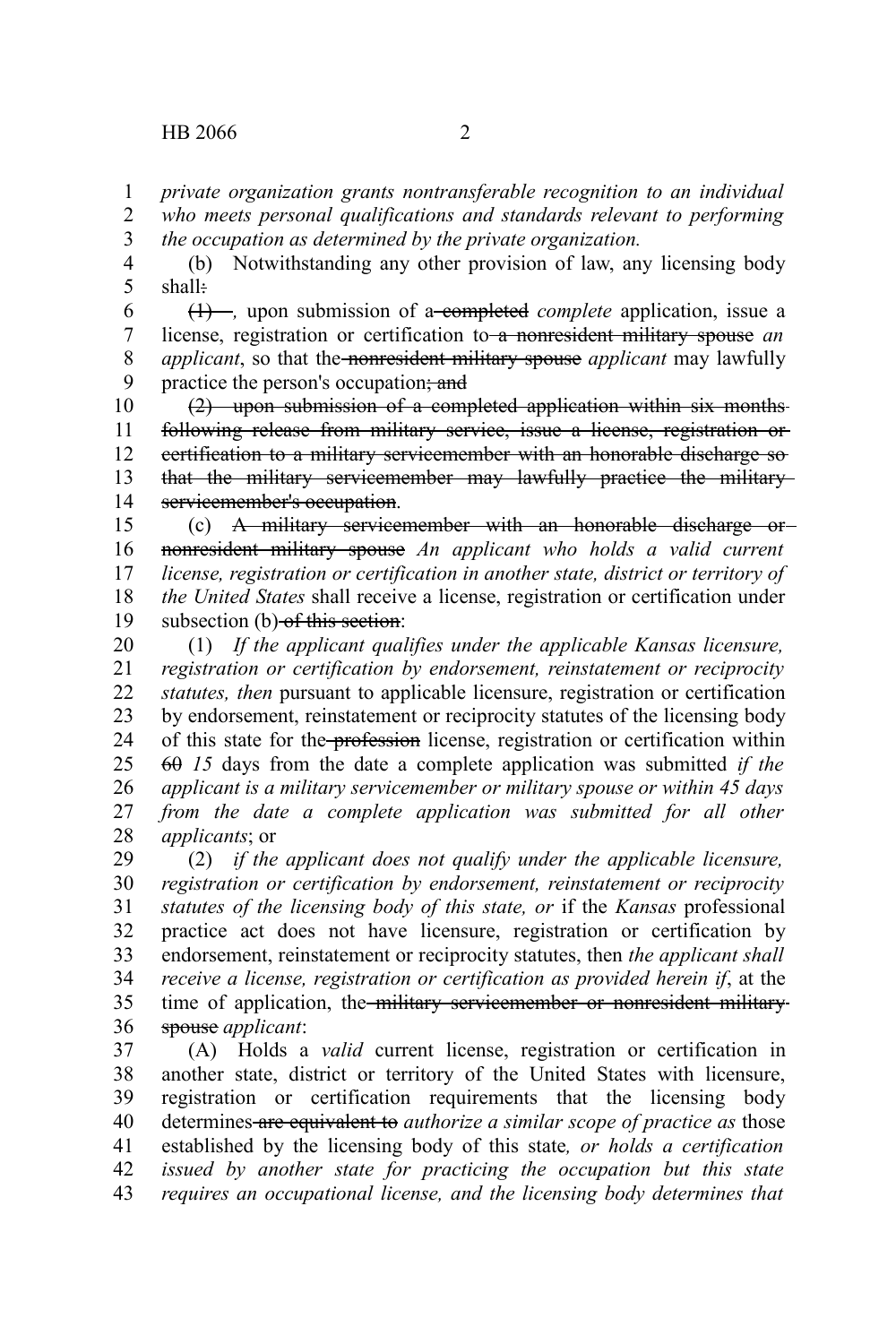*the certification requirements certify a similar scope of practice as the licensing requirements established by the licensing body of this state*; 1 2

(B) has not committed an act in any jurisdiction that would have constituted grounds for the limitation, suspension or revocation *of the license, certificate or registration,* or that the applicant has never been censured or had other disciplinary action taken or had an application for licensure, registration or certification denied or refused to practice an occupation for which the military servicemember or nonresident military spouse *applicant* seeks licensure, registration or certification; 3 4 5 6 7 8 9

(C) has not been disciplined by a licensing, registering, certifying or other credentialing entity in another jurisdiction and is not the subject of an unresolved complaint, review procedure or disciplinary proceeding conducted by a licensing, registering, certifying or other credentialing entity in another jurisdiction nor has surrendered their membership on any professional staff in any professional association or society or faculty for another state or jurisdiction while under investigation or to avoid adverse action for acts or conduct similar to acts or conduct which *that* would constitute grounds for disciplinary action in a Kansas practice act; 10 11 12 13 14 15 16 17 18

(D) *does not have a disqualifying criminal record as determined by the licensing body of this state under Kansas law;* 19 20

*(E) provides proof of solvency, financial standing, bonding or insurance if required by the licensing body of this state, but only to the same extent as required of any applicant with similar credentials or experience;* 21 22 23 24

25

*(F)* pays any fees required by the licensing body of this state; and

 $(E)(G)$  submits with the application a signed affidavit stating that the application information, including necessary prior employment history, is true and accurate. 26 27 28

Upon receiving such affidavit *a complete application*, the licensing body shall issue the license, registration or certification within 60 *15* days from the date a complete application was submitted *by a military servicemember or military spouse, or within 45 days from the date a complete application was submitted by an applicant who is not a military servicemember or military spouse*, to the military servicemember or nonresident military spouse *applicant* on a probationary basis, but may revoke the license, registration or certification at any time if the information provided in the application is found to be false. Any *The* probationary license issued under this subsection to a military servicemember or nonresident military spouse *period* shall not exceed six months. *Upon completion of the probationary period, the license, certification or registration shall become a non-probationary license, certification or registration.* 29 30 31 32 33 34 35 36 37 38 39 40 41 42

(d) Any person *applicant* who has not been in the active practice of 43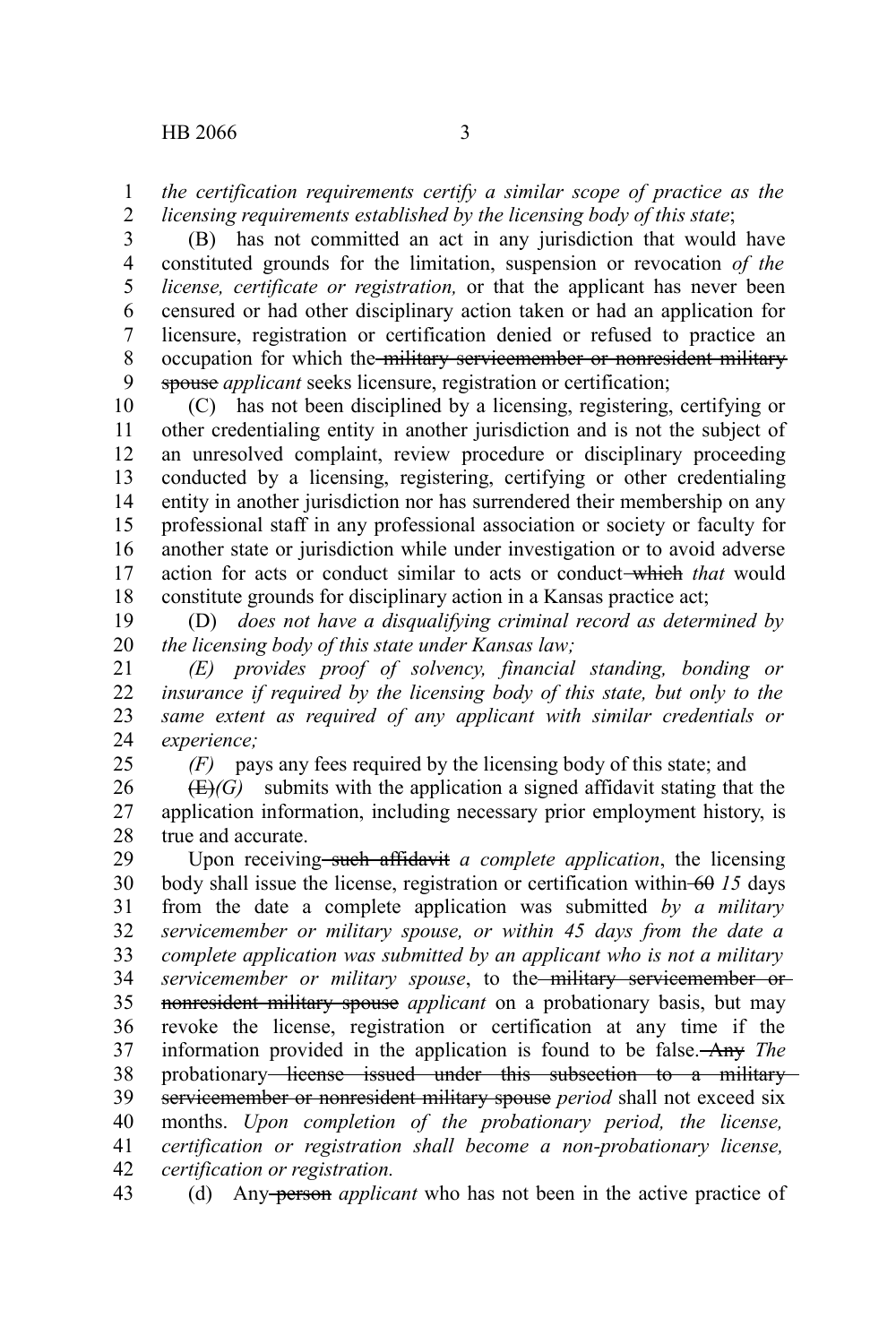the occupation during the two years preceding the application for which the applicant seeks a license, registration or certification *under subsections* 1 2

*(b) and (c)* may be required to complete such additional testing, training, mentoring, monitoring or *continuing* education as the Kansas licensing body may deem necessary to establish the applicant's present ability to practice with reasonable skill and safety *in a manner that protects the health and safety of the public, as provided by subsection (k)*. 3 4 5 6 7

(e) A nonresident military spouse*Upon submission of a complete application, an applicant shall receive an occupational license, registration or certification under subsection (b) based on the applicant's work experience in another state, if the applicant:* 8 9 10 11

*(1) Worked in a state that does not use an occupational license, registration or certification to regulate an occupation, but this state uses an occupational license, registration or certification to regulate the occupation;* 12 13 14 15

*(2) worked for at least three years in the occupation during the four years immediately preceding the application; and* 16 17

18

*(3) satisfies the requirements of subsection (c)(2)(B) through (G).*

*(f) Upon submission of a complete application, an applicant shall receive an occupational license, registration or certification under subsection (b) based on the applicant's holding of a private certification and work experience in another state, if the applicant:* 19 20 21 22

*(1) Holds a private certification and worked in a state that does not use an occupational license or government certification to regulate an occupation, but this state uses an occupational license or government certification to regulate the occupation;* 23 24 25 26

27

*(2) worked for at least two years in the occupation;*

28

*(3) holds a current and valid private certification in the occupation;*

*(4) is held in good standing by the organization that issued the private certification; and* 29 30

31

*(5) satisfies the requirements of subsection (c)(2)(B) through (G).*

*(g) An applicant* licensed, registered or certified under this section shall be entitled to the same rights and subject to the same obligations as are provided by the licensing body for Kansas residents, except that revocation or suspension of a nonresident military spouse's *an applicant's* license, registration or certificate in the nonresident military spouse's *applicant's* state of residence or any jurisdiction in which the nonresident military spouse *applicant* held a license, registration or certificate shall automatically cause the same revocation or suspension of such nonresident military spouse's *applicant's* license, registration or certificate in Kansas. No hearing shall be granted to a nonresident military spouse *an applicant* where such nonresident military spouse's *applicant's* license, registration 32 33 34 35 36 37 38 39 40 41 42

or certificate is subject to such automatic revocation or suspension*,* except 43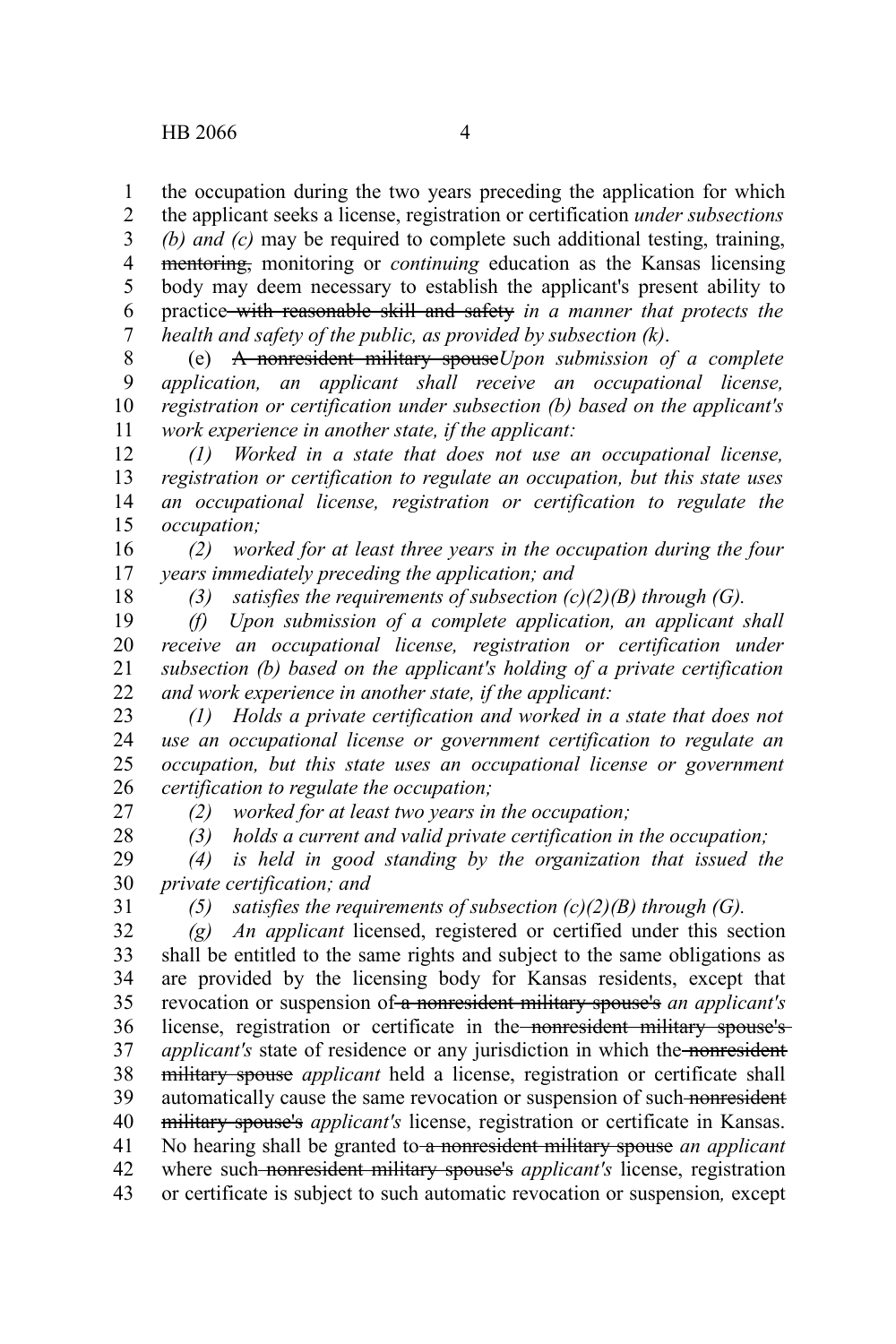for the purpose of establishing the fact of revocation or suspension of the nonresident military spouse's *applicant's* license, registration or certificate by the nonresident military spouse's *applicant's* state of residence. 1 2 3

 $(f)$ <sup>(f)</sup>) In the event the licensing body determines that the license, registration or certificate currently held by the military servicemember or nonresident military spouse *an applicant* under subsection (c)(2)(A) is *who is a nonresident military spouse or nonresident military servicemember does* not equivalent to those *authorize a similar scope of practice as that* issued by the licensing body of this state, the licensing body may *shall* issue a temporary permit for a limited period of time to allow the military servicemember or nonresident military spouse *applicant* to lawfully practice the military servicemember's or nonresident military spouse's *applicant's* occupation while completing any specific requirements that are required in this state for licensure, registration or certification that was *were* not required in the state, district or territory of the United States in which the military servicemember or nonresident military spouse *applicant* was licensed, registered, certified or otherwise credentialed*.* 4 5 6 7 8 9 10 11 12 13 14 15 16 17 18

*(i) In the event the licensing body determines that the license, registration or certification currently held by an applicant under subsection (c)(2)(A), who is not a nonresident military spouse or nonresident military servicemember, does not authorize a similar scope of practice as that issued by the licensing body of this state, the licensing body may issue a temporary permit for a limited period of time to allow the applicant to lawfully practice the applicant's occupation while completing any specific requirements that are required in this state for licensure, registration or certification that was not required in the state, district or territory of the United States in which the applicant was licensed, registered, certified or otherwise credentialed.* 19 20 21 22 23 24 25 26 27 28 29

*(j) In the event that the licensing body determines that the private certification or work experience currently held by the applicant under subsection (e) or (f) is not sufficient to establish the applicant's present ability to practice in a manner that protects the health and safety of the public, the applicant may be required to complete such additional testing, training, monitoring or continuing education as the licensing body deems necessary. The applicant shall be issued a temporary permit for a limited period of time to allow the applicant to lawfully practice the occupation while completing any specific requirements unless the licensing body finds, based on specific grounds, that issuing a temporary permit would jeopardize the health and safety of the public.* 30 31 32 33 34 35 36 37 38 39 40

*(k) Any testing, continuing education or training requirements administered under subsection (d), (h), (i) or (j) shall be limited to Kansas law that regulates the occupation and that are materially different from or* 41 42 43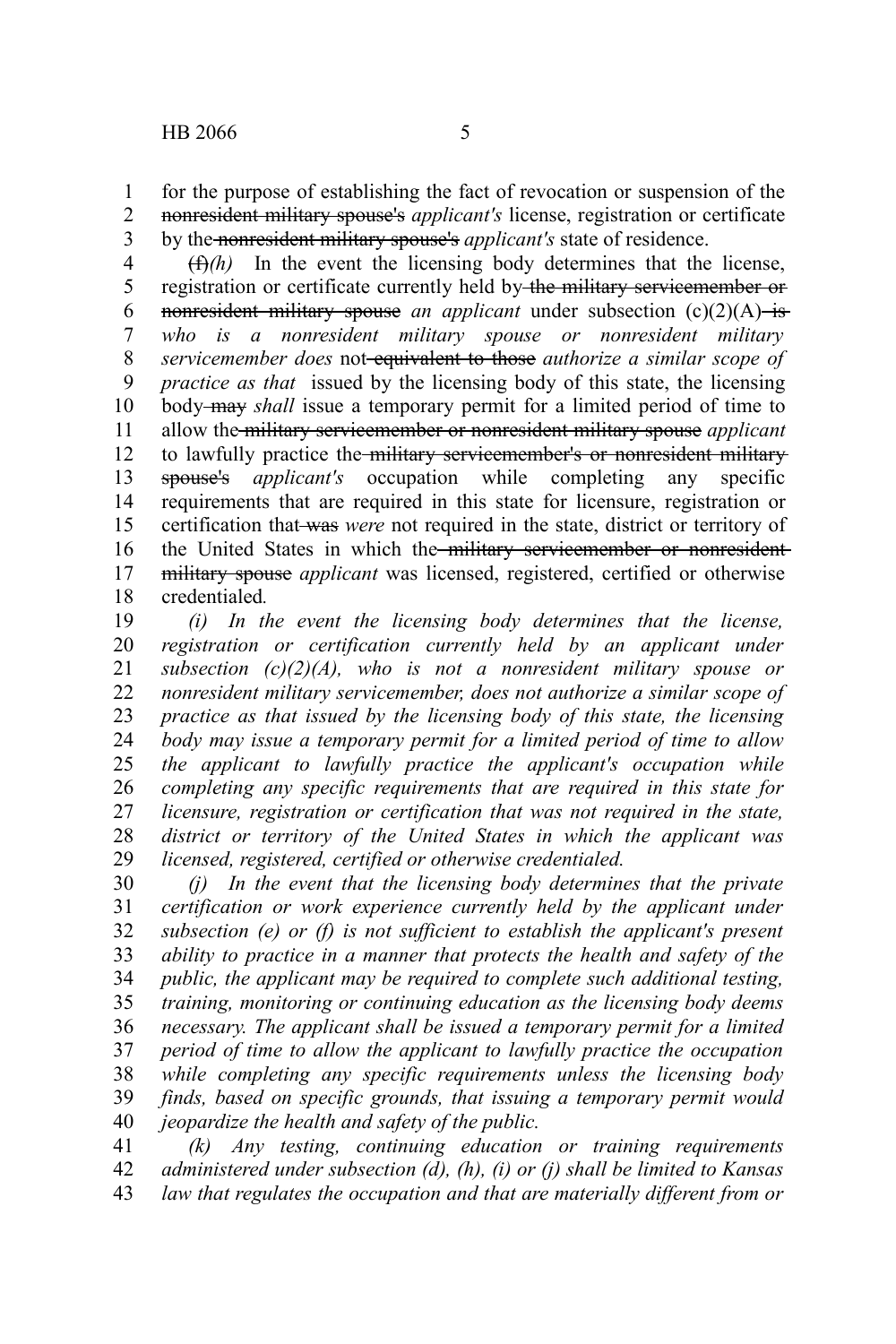*additional to the law of another state, or shall be limited to any materially different or additional body of knowledge or skill required for the occupational license, registration or certification in Kansas*. 1 2 3

 $\left(\frac{g}{g}\right)$  A licensing body may grant licensure, registration, certification or a temporary permit to any person who meets the requirements under this section but was separated from such military service under less than honorable conditions or with a general discharge under honorable conditions. 4 5 6 7 8

*(m) (1) Notwithstanding any other provision of law, a physician holding a license issued by the applicable licensing agency of another state may practice telemedicine to treat patients located in the state of Kansas, if such out-of-state physician receives a telemedicine waiver issued by the state board of healing arts. The state board of healing arts shall issue such a waiver within 15 days from receipt of a complete application, if the physician:* 9 10 11 12 13 14 15

*(A) Submits a complete application in a manner determined by the state board of healing arts and pays a fee not to exceed \$100; and* 16 17

*(B) holds an unrestricted license to practice medicine and surgery in the other state and is not the subject of any investigation or disciplinary action by the applicable licensing agency.* 18 19 20

*(2) An applicable licensing body of this state may extend the provisions of this subsection to allow other healthcare professionals licensed and regulated by the licensing body to practice telehealth within the scope of practice defined by Kansas law for such healthcare profession as deemed by the licensing body consistent with ensuring patient safety.* 21 22 23 24 25

*(3) A physician practicing telemedicine in accordance with this subsection shall conduct an appropriate assessment and evaluation of the patient's current condition and document the appropriate medical indication for any prescription issued.* 26 27 28 29

*(4) Nothing in this subsection shall supersede or otherwise affect the provisions of K.S.A. 65-4a10, and amendments thereto, or K.S.A. 2020 Supp. 40-2,215, and amendments thereto.* 30 31 32

*(5) Any person who receives a telemedicine waiver under the provisions of this subsection shall be subject to all rules and regulations pertaining to the practice of the licensed profession in this state and shall be considered a licensee for the purposes of the professional practice acts administered by the state board of healing arts.* 33 34 35 36 37

*(6) As used in this subsection, "telemedicine" means the delivery of healthcare services by a healthcare provider while the patient is at a different physical location.* 38 39 40

*(n) Nothing in this section shall be construed to apply in conflict with or in a manner inconsistent with federal law or a multistate compact, or a rule or regulation or a reciprocal or other applicable statutory provision* 41 42 43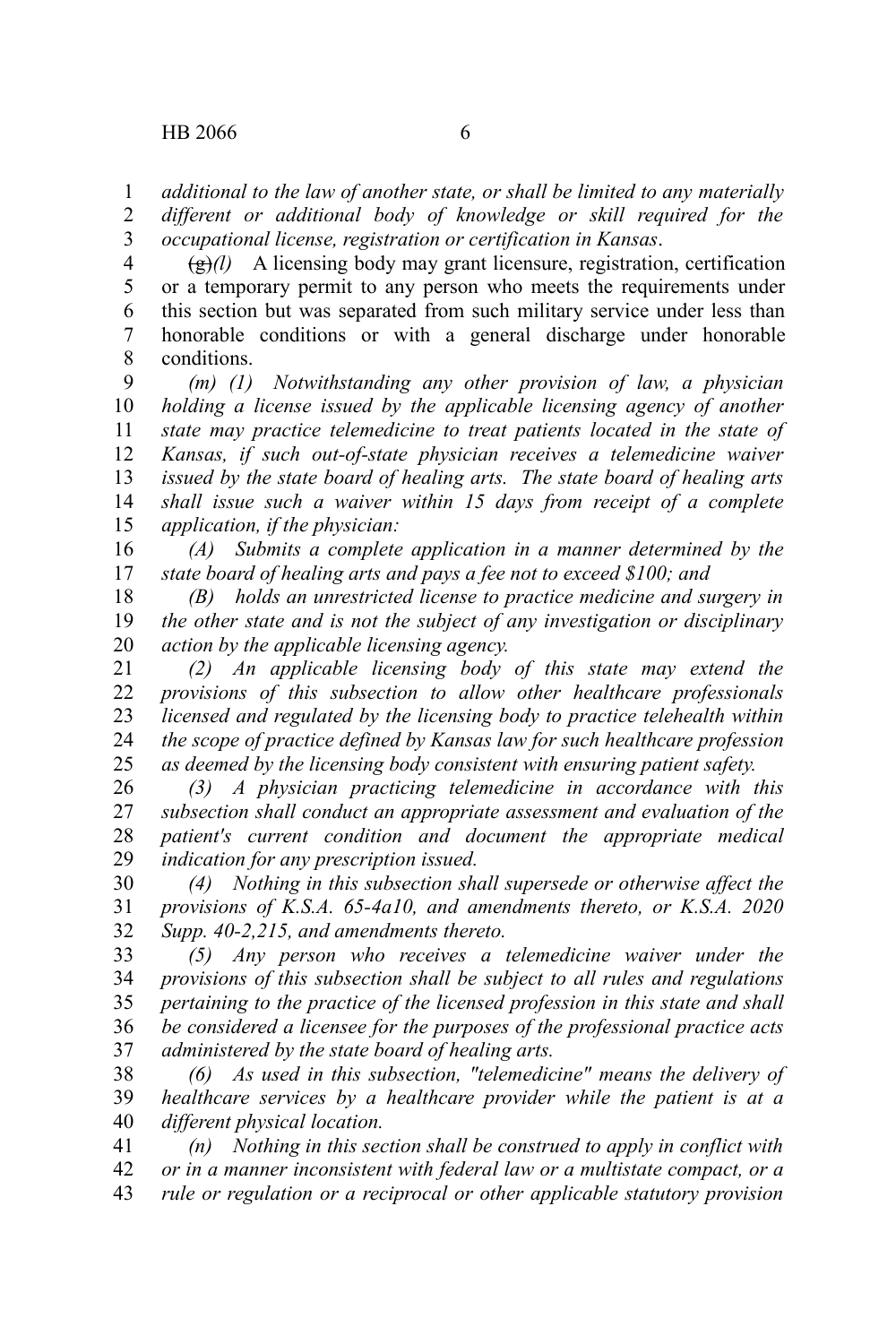*that would allow an applicant to receive a license. Nothing in this section* 1

*shall be construed as prohibiting a licensing body from denying any application for licensure, registration or certification, or declining to grant a temporary or probationary license, if the licensing body determines that granting the application may endanger the health and safety of the public.* 2 3 4 5 6

*(o) Notwithstanding any other provision of law, during a state of emergency declared by the legislature, a licensing body may grant a temporary emergency license to practice any profession licensed, certified, registered or regulated by the licensing body to an applicant whose qualifications the licensing body determines to be sufficient to protect health and safety of the public and may prohibit any unlicensed person from practicing any profession licensed, certified, registered or regulated by the licensing body.* 7 8 9 10 11 12 13 14

*(p) Licensing bodies may provide electronic credentials to persons regulated by the licensing body. For purposes of this subsection, "electronic credential" means an electronic method by which a person may display or transmit to another person information that verifies a person's certification, licensure, registration or permit. A licensing body may prescribe the format or requirements of the electronic credential that they wish to use" with "to be used by the licensing body. Any statutory or regulatory requirement to display, post or produce a credential issued by a licensing body may be satisfied by the proffer of an electronic credential authorized by the licensing body. A licensing body may use a third-party electronic credential system that is not maintained by the licensing body. Such electronic credential system shall include a verification system that is operated by the licensing body or its agent on behalf of the licensing body for the purpose of verifying the authenticity and validity of electronic credentials issued by the licensing body.* 15 16 17 18 19 20 21 22 23 24 25 26 27 28 29

 $\left(\frac{h}{q}\right)$  Each licensing body-may *shall* adopt rules and regulations necessary to implement and carry out the provisions of this section. 30 31

 $\left(\frac{f}{f}\right)(r)$  This section shall not apply to the practice of law or the regulation of attorneys pursuant to K.S.A. 7-103, and amendments thereto. 32 33

*(s) The state board of healing arts shall not be exempt from the provisions of this section, except that the board may deny any application for licensure, registration or certification, or decline to grant a temporary or probationary license, if the board determines the applicant's qualifications are not substantially equivalent to those established by the board.* 34 35 36 37 38 39

*(t) This section shall apply to all licensing bodies not excluded under subsection (r), including, but not limited to:* 40 41

- *(1) The abstracters' board of examiners;* 42
- *(2) the board of accountancy;* 43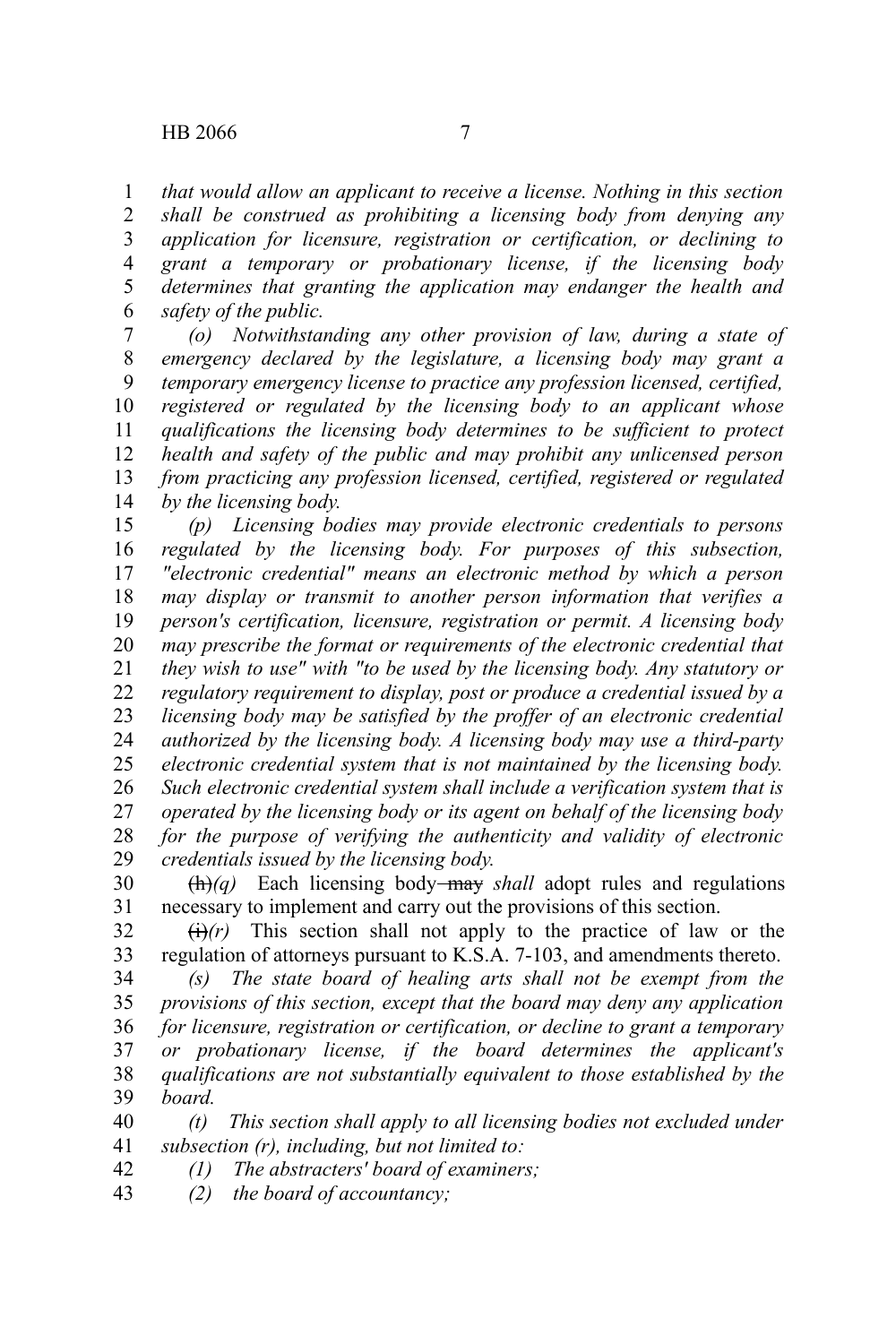1 2 3

*(4) the secretary for aging and disability services, with respect to K.S.A. 65-5901 et seq. and K.S.A. 65-6503 et seq., and amendments*

*(3) the board of adult care home administrators;*

*thereto; (5) the Kansas board of barbering; (6) the behavioral sciences regulatory board; (7) the Kansas state board of cosmetology; (8) the Kansas dental board; (9) the state board of education; (10) the Kansas board of examiners in fitting and dispensing of hearing instruments; (11) the board of examiners in optometry; (12) the state board of healing arts, as provided by subsection (s); (13) the secretary of health and environment, with respect to K.S.A. 82a-1201 et seq., and amendments thereto; (14) the commissioner of insurance, with respect to K.S.A. 40-241 and 40-4901 et seq., and amendments thereto; (15) the state board of mortuary arts; (16) the board of nursing; (17) the state board of pharmacy; (18) the Kansas real estate commission; (19) the real estate appraisal board; (20) the state board of technical professions; and (21) the state board of veterinary examiners. (u) All proceedings pursuant to this section shall be conducted in accordance with the provisions of the Kansas administrative procedure act and shall be reviewable in accordance with the Kansas judicial review act. (v) Commencing on July 1, 2021, and each year thereafter, each licensing body listed in subsection (t)(1) through (21) shall provide a report for the period of July 1 through June 30 to the director of legislative research by August 31 of each year, providing information requested by the director of legislative research to fulfill the requirements of this subsection. The director of legislative research shall develop the report format, prepare an analysis of the reports and submit and present the analysis to the office of the governor, the committee on commerce, labor and economic development of the house of representatives, the committee on commerce of the senate, the committee on appropriations of the house of representatives and the committee on ways and means of the senate by January 15 of the succeeding year. The director's report may provide any analysis the director deems useful and shall provide the following items, detailed by applicant type, including military servicemember, military spouse and non-military individual: (1) The number of applications received under the provisions of this* 4 5 6 7 8 9 10 11 12 13 14 15 16 17 18 19 20 21 22 23 24 25 26 27 28 29 30 31 32 33 34 35 36 37 38 39 40 41 42 43